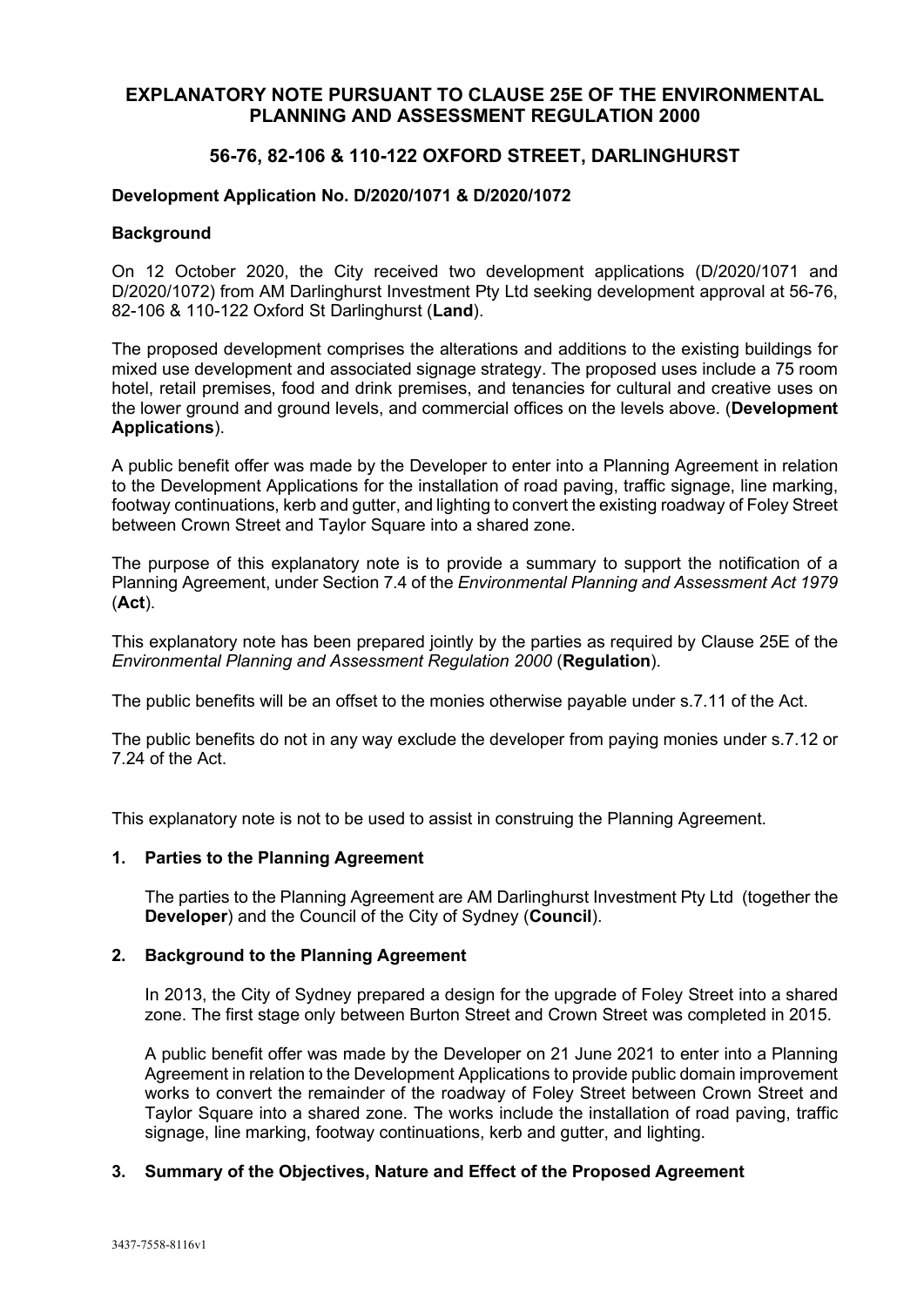The objective of the Planning Agreement is to secure public benefits in connection with the Development Application for the Land.

The nature of the Planning Agreement is to secure the upgrade of the existing roadway of Foley Street between Crown Street and Taylor Square into a shared zone. (**Developer's Works**).

# **4. Assessment of the Merits of the Proposed Agreement**

# **(a) How the Planning Agreement promotes the public interest and one or more of the objects of the Act**

The Planning Agreement promotes the objects of the Act, in particular the objects identified in Section 1.3 (c) and 1.3(g) of the Act which is to promote the orderly and economic use and development of land and to promote good design and amenity of the built environment. The Planning Agreement will provide a contribution towards community infrastructure which will support and service the existing and future population and will contribute to greater amenity and infrastructure of those areas.

# **(b) How the Planning Agreement promotes the elements of the Council's charter**

The Planning Agreement promotes a number of elements of the Council's charter under section 8 of the *Local Government Act 1993* (NSW). In particular, the Planning Agreement through the delivery of the public benefits allows Council to:

- (i) provide directly or on behalf of other levels of government, after due consultation, adequate, equitable and appropriate services and facilities for the community and to ensure that those services and facilities are managed efficiently and effectively;
- (ii) exercise community leadership;
- (iii) properly manage, develop, protect, restore, enhance and conserve the environment of the area for which it is responsible, in a manner that is consistent with and promotes the principles of ecologically sustainable development;
- (iv) bear in mind that it is the custodian and trustee of public assets and to effectively plan for, account for and manage the assets for which it is responsible;
- (v) engage in long-term strategic planning on behalf of the local community; and
- (vi) keep the local community and the State government (and through it, the wider community) informed about its activities.

### **(c) The impact of the Planning Agreement on the public or any section of the public**

The Planning Agreement will benefit the public and local community as it will improve community infrastructure in the immediate vicinity of the site.

### **(d) Whether the Planning Agreement conforms with Council's capital works program**

Yes. The Planning Agreement conforms with Council's capital works program.

## **(e) The planning purpose or purposes of the Planning Agreement**